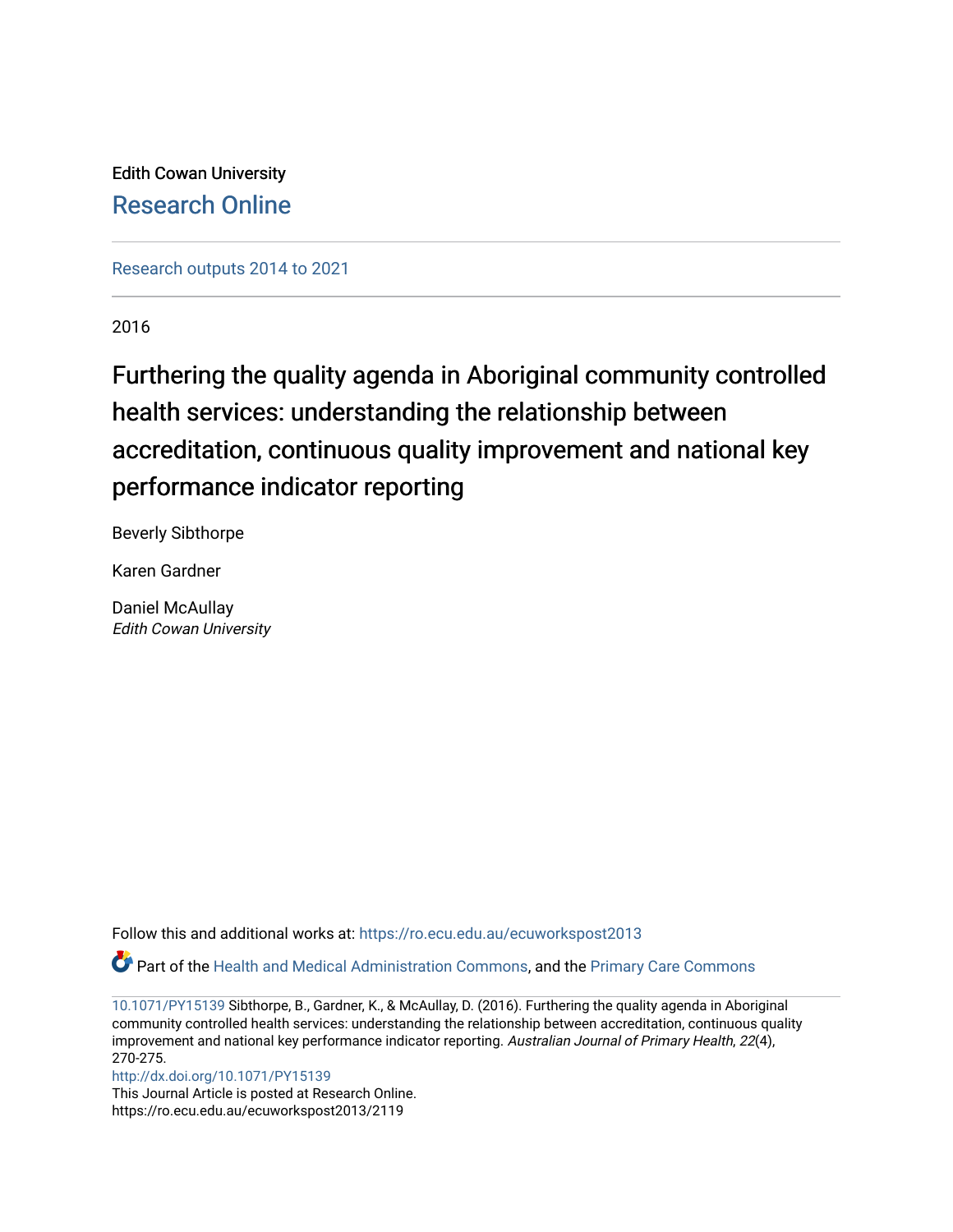*Australian Journal of Primary Health*, 2016, **22**, 270–275 **Forum http://dx**.doi.org/10.1071/PY15139 **Forum** 

# **Furthering the quality agenda in Aboriginal community controlled health services: understanding the relationship between accreditation, continuous quality improvement and national key performance indicator reporting**

*Beverly Sibthorpe<sup>A,C</sup>, Karen Gardner<sup>A</sup> and Daniel McAullay<sup>B</sup>* 

AResearch School of Population Health, College of Medicine, Biology & Environment,

The Australian National University, ACT 2601, Australia.

<sup>B</sup>Kurongkurl Katitjin, Edith Cowan University, 2 Bradford Street, Mount Lawley, WA 6050, Australia.

 $C$ Corresponding author. Email: [bsibthorpe@bigpond.com](mailto:bsibthorpe@bigpond.com)

**Abstract.** A rapidly expanding interest in quality in the Aboriginal-community-controlled health sector has led to widespread uptake of accreditation using more than one set of standards, a proliferation of continuous quality improvement programs and the introduction of key performance indicators. As yet, there has been no overarching logic that shows how they relate to each other, with consequent confusion within and outside the sector. We map the three approaches to the Framework for Performance Assessment in Primary Health Care, demonstrating their key differences and complementarity. There needs to be greater attention in both policy and practice to the purposes and alignment of the three approaches if they are to embed a system-wide focus that supports quality improvement at the service level.

Received 4 September 2015, accepted 17 December 2015, published online 6 May 2016

#### **Introduction**

It is widely known that there are significant disparities between the health and social status of Aboriginal and Torres Strait Islander people and other Australians. Primary health care has a key role to play in achieving health parity for these populations. Aboriginal Community Controlled Health Services (ACCHSs) are a major provider of primary health care, with 150 services delivering care to an estimated 50% of Aboriginal and Torres Strait Islander people nationally (NACCHO [2014](#page-5-0)). There has been increasing interest in the quality of services for Indigenous people, reflected in the Council of Australian Government's (COAG's) 'Closing the Gap' (CtG) strategy introduced in 2008 (COAG [2008](#page-5-0)). As a consequence, there has been widespread uptake within the community controlled sector of accreditation using more than one set of standards, a proliferation of continuous quality improvement (CQI) and other quality improvement programs, and the introduction of key performance indicator (KPI) reporting in the Northern Territory (the Northern Territory Aboriginal Health Key Performance Indicators – NTAHKPIs) (Northern Territory Government [2015](#page-5-0)) and subsequently nationally (the nKPIs).

Accreditation, CQI and performance reporting are widely recognised as vehicles for achieving improvements in the quality and safety of health services (WHO [2003](#page-6-0)). Accreditation is now a requirement for many healthcare organisations and the Australian Government has provided funding to ACCHSs over the past 10 years to support uptake. CQI has been voluntary, unevenly taken up and not well sustained, but it will soon be linked to funding through implementation of a national CQI Framework. Also, standards relating to CQI have been incorporated into accreditation. The submission of nKPI data is compulsory for all primary healthcare services receiving Australian Government funding for services to Indigenous clients, and the results are publically reported.

While all concerned with quality, these key approaches – accreditation, CQI and nKPI reporting – have different underlying philosophies, and use different methods and tools to stimulate improvement. As yet, there has been no overarching logic that shows how they relate to each other. As a consequence, there is confusion within and outside the sector about their differences and whether or not there is complementarity or unacceptable overlap between them, as well as staggered investment in implementation. We asked: 'What are the key features of the three approaches and the critical differences between them and what are the implications of this for policy and practice?'

To understand the focus of each approach, we mapped the measures used in each against the Framework for Performance Assessment in Primary Health Care (FPA\_PHC) (Sibthorpe and Gardner [2007](#page-6-0)). Based on Donabedian's [\(1988](#page-5-0)) now classic 'structure', 'process', 'outcome' model for assessment of quality of care, the FPA\_PHC specifies measurement at four levels: the stewardship role of governments (Level 1); local health services' organisational structures and processes (Level 2); processes of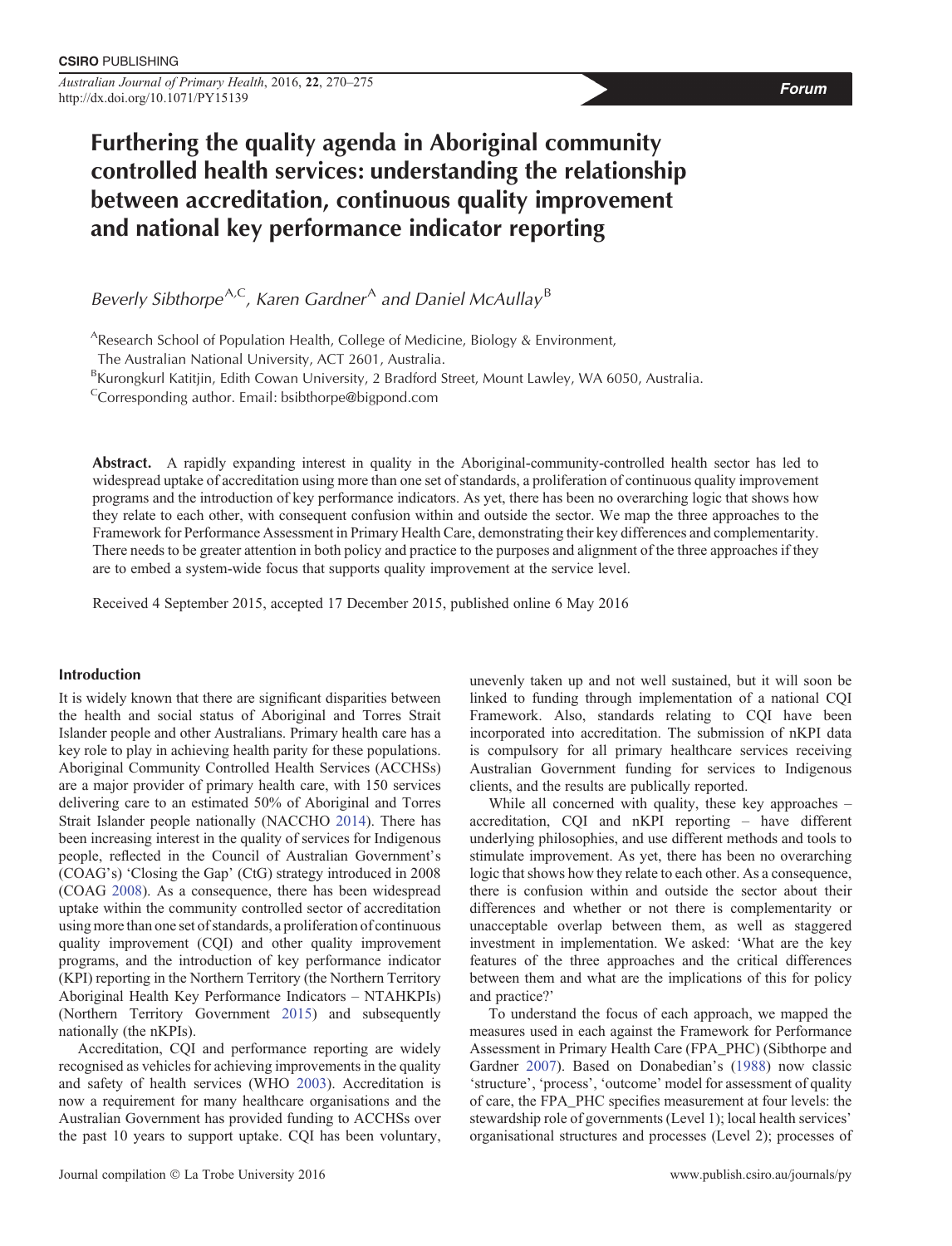#### **What is known about the topic?**

\* There has been rapid expansion of accreditation, continuous quality improvement and key performance indicator reporting in Aboriginal primary health care but no formal analysis of the relationship between them.

#### **What does this paper add?**

\* This paper provides the first systematic analysis of the relationship between these three approaches and considers the implications for policy and practice.

care (Level 3); and intermediate outcomes (Level 4). Importantly, processes are split across two levels – processes of care *delivered* belong with structures in Level 2 while processes of care *received* belong in Level 3. Thus, the denominator at Level 3 is always clients.

# **Results**

Mapping of the standards and measures for each of the three approaches is shown in Fig. [1.](#page-3-0) Below, we describe the key features of each approach and the critical differences between them, before turning to the policy and practice implications for the quality improvement environment within the sector over coming years.

#### *Accreditation*

'Accreditation is public recognition by a health care accreditation body of the achievement of accreditation standards by a health care organisation, demonstrated through an independent external peer assessment of that organisation's level of performance in relation to the standards' (Australian Council of Healthcare Standards [2015\)](#page-5-0). While accreditation is a developmental process, ultimately there is a yes/no outcome – either an organisation is accredited against one or more sets of standards or it is not. Further, accreditation does not concern itself with results. For example, it considers whether or not there is an appropriate client record system and recall of diabetic clients but not the rate of routine testing or levels of blood glucose for those clients. Data are used for certification, and accreditation and re-accreditation occur over long cycles of several years.

The three most commonly adopted accreditation standards in the ACCHS sector are International Organization for Standardization (ISO), Quality Improvement Council (QIC) and Australian General Practice Accreditation Limited (AGPAL).

ISO 9001 : 2008 specifies requirements for a quality management system through 46 requirements in the five sections shown in Fig. [1](#page-3-0) (ISO [2008](#page-5-0)).

The QIC Health and Community Services Standards has 18 standards in three sections (see Fig. [1\)](#page-3-0). Designed for selfassessment or as a basis for external review and to reflect 'continuous quality improvement principles' (QIC [2013](#page-6-0)), these standards can be applied in organisations based in the public, commercial or community sectors.

The Royal Australian College of General Practitioners' Standards for General Practices are used by AGPAL to accredit general practices. The Standards 'are designed to be a template for safe and high quality care in the increasingly complex environment of Australian general practice' (RACGP [2015](#page-6-0)). There is a total of 41 criteria for 15 standards in five sections (see Fig.  $1$ ).

All three sets of standards relate to Level 2 of the FPA\_PHC – that is, they focus on assessing the quality of organisational systems for the provision of care. ISO standards relate more to the business end and AGPAL standards more to the clinical end. Importantly, both ISO and AGPAL include standards that must be met by CQI processes, and there is increasing recognition both within and outside the sector that formal CQI processes constitute best practice (Rubenstein *et al*. [2014](#page-6-0)). QIC standards sit somewhere between ISO and AGPAL on the continuum between business and clinical processes. Only QIC concerns itself with organisational governance – a critical factor in the function and sustainability of ACCHS, with their communitybased boards.

#### *Continuous quality improvement*

Internationally, CQI in health care is defined as 'a structured organisational process for involving personnel in planning and executing a continuous flow of improvements to provide quality health care that meets or exceeds expectations' (Sollecito and Johnson [2013](#page-6-0), p. 4). It involves frequent, routine plan– do–study–act (PDSA) cycles that provide a structure for iterative testing of changes to improve the quality of service systems (Taylor *et al*. [2013\)](#page-6-0). Importantly, CQI focuses on services' changing priorities, reflecting the different needs of their clients and communities over time. It examines results, and data are used for internal dialogue among health service teams and within supportive external provider networks. CQI cycles typically occur over much shorter periods than accreditation.

Its scope and internal flexibility mean that CQI typically uses a wide range of measures that may include benchmarks (reference levels) or targets (aspirational levels) that may change over time. These are drawn from the many thousands of measures in services' electronic health records and administrative systems. Some of the measures will be performance indicators – that is, measures widely recognised as providing an evidence-based snapshot of the quality of service systems, care and outcomes in priority areas. (The measures for the three formal CQI programs operating within the ACCHS sector are shown in Fig. [1.](#page-3-0))

One21seventy commenced as the Audit and Best Practice for Chronic Disease (ABCD) program in 2006. It now has a menu of eight audit tools that cover areas such as child health, and vascular and metabolic syndrome. Each tool has a comprehensive set of measures covering processes of care (Level 2) and intermediate outcomes (Level 3) shown in Fig. [1](#page-3-0). The audits are combined with a systems assessment, generally completed through a facilitated discussion with the whole service or program, which covers five domains at Level 2. Some of the Level 3 and 4 measures are in the nKPI indicator set, as are measures from the other audit tools (One21seventy [2015\)](#page-6-0).

The Improvement Foundation's 2010 CtG Collaborative was part of Wave Three of the broader Australian Primary Care Collaborative (APCC) program that focused on care for Aboriginal and Torres Strait Islander people in the areas of access and chronic disease. As shown in Fig. [1,](#page-3-0) the CtG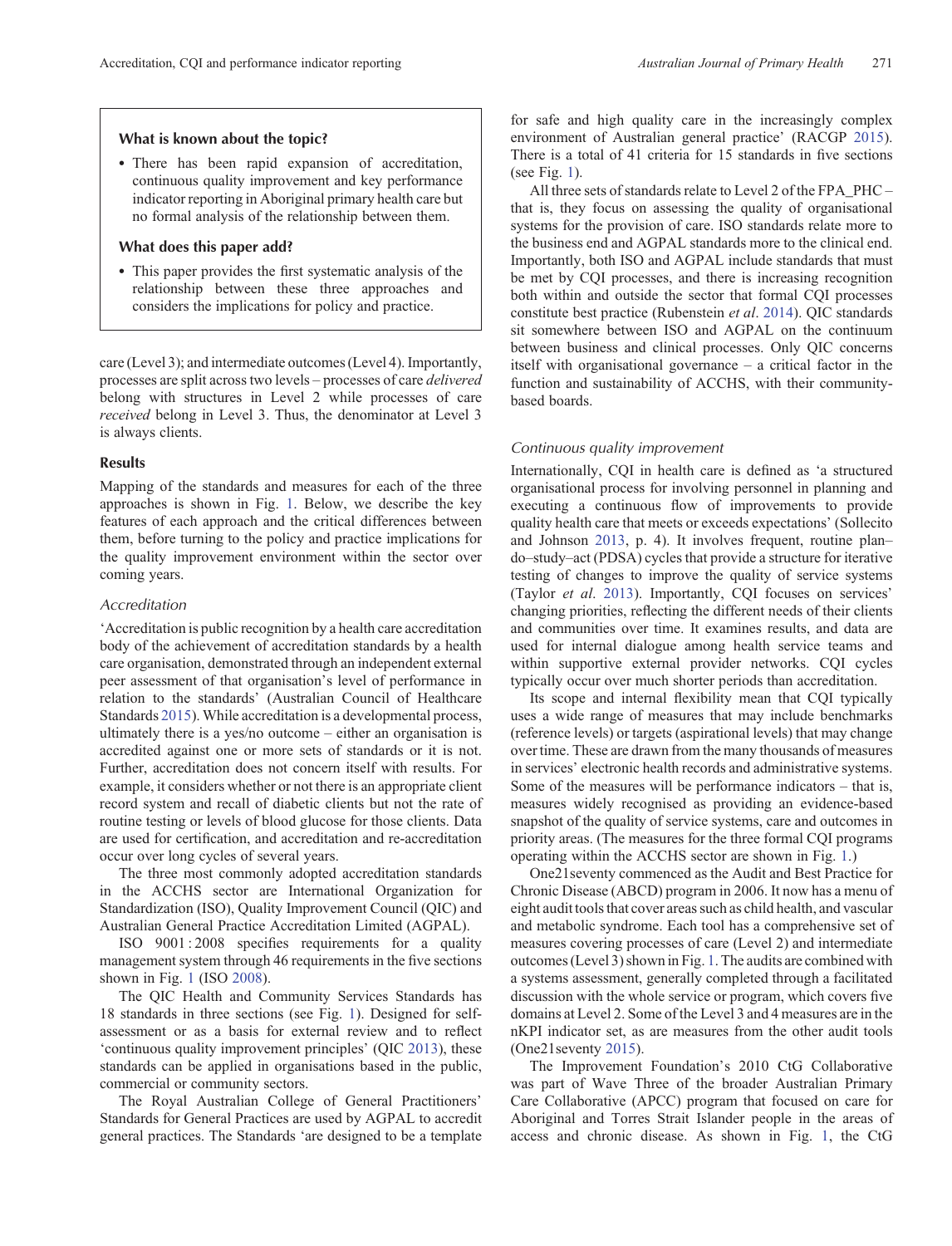<span id="page-3-0"></span>

|                                                                                                                                                   |                                                                                                                                                                                                                                                                                                                                               |                                                                                                                                                                                                                                                                                                                     |                                                                                                                                                                                                                                                                                                                                                                             |  |                                                                                                                                                                                              |                                                                                                                                                                                                                                                                                                                      | <b>Framework for Performance Assessment in Primary Health Care (FPA_PHC)</b>                                                                                                                                                                                                                                                                                                                                                                                                                                                                                                                                                                                                                                                                                                                                                                                                                                                                                                                                                                                                                                                                                                                                                                                                                                                                                                                                                                                                                                                                                                                                                                                                                                                                                                                                                                                      |                                                                                                                                                                                                                                                     |                                                                                                                                         |                                                                                                                                           |
|---------------------------------------------------------------------------------------------------------------------------------------------------|-----------------------------------------------------------------------------------------------------------------------------------------------------------------------------------------------------------------------------------------------------------------------------------------------------------------------------------------------|---------------------------------------------------------------------------------------------------------------------------------------------------------------------------------------------------------------------------------------------------------------------------------------------------------------------|-----------------------------------------------------------------------------------------------------------------------------------------------------------------------------------------------------------------------------------------------------------------------------------------------------------------------------------------------------------------------------|--|----------------------------------------------------------------------------------------------------------------------------------------------------------------------------------------------|----------------------------------------------------------------------------------------------------------------------------------------------------------------------------------------------------------------------------------------------------------------------------------------------------------------------|-------------------------------------------------------------------------------------------------------------------------------------------------------------------------------------------------------------------------------------------------------------------------------------------------------------------------------------------------------------------------------------------------------------------------------------------------------------------------------------------------------------------------------------------------------------------------------------------------------------------------------------------------------------------------------------------------------------------------------------------------------------------------------------------------------------------------------------------------------------------------------------------------------------------------------------------------------------------------------------------------------------------------------------------------------------------------------------------------------------------------------------------------------------------------------------------------------------------------------------------------------------------------------------------------------------------------------------------------------------------------------------------------------------------------------------------------------------------------------------------------------------------------------------------------------------------------------------------------------------------------------------------------------------------------------------------------------------------------------------------------------------------------------------------------------------------------------------------------------------------|-----------------------------------------------------------------------------------------------------------------------------------------------------------------------------------------------------------------------------------------------------|-----------------------------------------------------------------------------------------------------------------------------------------|-------------------------------------------------------------------------------------------------------------------------------------------|
| <b>Governments</b>                                                                                                                                |                                                                                                                                                                                                                                                                                                                                               |                                                                                                                                                                                                                                                                                                                     | <b>Health Services</b>                                                                                                                                                                                                                                                                                                                                                      |  |                                                                                                                                                                                              |                                                                                                                                                                                                                                                                                                                      |                                                                                                                                                                                                                                                                                                                                                                                                                                                                                                                                                                                                                                                                                                                                                                                                                                                                                                                                                                                                                                                                                                                                                                                                                                                                                                                                                                                                                                                                                                                                                                                                                                                                                                                                                                                                                                                                   |                                                                                                                                                                                                                                                     |                                                                                                                                         |                                                                                                                                           |
|                                                                                                                                                   |                                                                                                                                                                                                                                                                                                                                               |                                                                                                                                                                                                                                                                                                                     |                                                                                                                                                                                                                                                                                                                                                                             |  |                                                                                                                                                                                              |                                                                                                                                                                                                                                                                                                                      | Assessment of efficiency -- relationships between costs and intermediate health outcomes                                                                                                                                                                                                                                                                                                                                                                                                                                                                                                                                                                                                                                                                                                                                                                                                                                                                                                                                                                                                                                                                                                                                                                                                                                                                                                                                                                                                                                                                                                                                                                                                                                                                                                                                                                          |                                                                                                                                                                                                                                                     |                                                                                                                                         |                                                                                                                                           |
|                                                                                                                                                   |                                                                                                                                                                                                                                                                                                                                               |                                                                                                                                                                                                                                                                                                                     |                                                                                                                                                                                                                                                                                                                                                                             |  |                                                                                                                                                                                              |                                                                                                                                                                                                                                                                                                                      | Assessment of equity - is it the same for everyone?                                                                                                                                                                                                                                                                                                                                                                                                                                                                                                                                                                                                                                                                                                                                                                                                                                                                                                                                                                                                                                                                                                                                                                                                                                                                                                                                                                                                                                                                                                                                                                                                                                                                                                                                                                                                               |                                                                                                                                                                                                                                                     |                                                                                                                                         |                                                                                                                                           |
| Level 1<br><b>Stewardship</b>                                                                                                                     |                                                                                                                                                                                                                                                                                                                                               |                                                                                                                                                                                                                                                                                                                     | Level 2<br>Organisational structures and processes                                                                                                                                                                                                                                                                                                                          |  |                                                                                                                                                                                              | Level 3<br>Processes of care received by clients,<br>families and communities                                                                                                                                                                                                                                        |                                                                                                                                                                                                                                                                                                                                                                                                                                                                                                                                                                                                                                                                                                                                                                                                                                                                                                                                                                                                                                                                                                                                                                                                                                                                                                                                                                                                                                                                                                                                                                                                                                                                                                                                                                                                                                                                   |                                                                                                                                                                                                                                                     | Level 4<br>Intermediate outcomes for clients, families<br>and communities                                                               |                                                                                                                                           |
| Policy development<br>Financing and funding<br>Implementation<br>Workforce development<br>IT infrastructure and support<br>Research & development |                                                                                                                                                                                                                                                                                                                                               |                                                                                                                                                                                                                                                                                                                     | Physical facilities and equipment<br>Human resources management<br>Financial management<br>Information systems<br>Needs assessment<br>Staffing, including deployment<br>Service organisation & management, including protocols<br>Processes of care (PHC)<br>Inter-provider agency networks & relationships<br>Community networks & relationships<br>Performance assessment |  |                                                                                                                                                                                              |                                                                                                                                                                                                                                                                                                                      | Sick care (including curative, rehabilitative &<br>palliative)<br>Health promotion<br>Disease prevention<br>Advocacy<br>Community development                                                                                                                                                                                                                                                                                                                                                                                                                                                                                                                                                                                                                                                                                                                                                                                                                                                                                                                                                                                                                                                                                                                                                                                                                                                                                                                                                                                                                                                                                                                                                                                                                                                                                                                     |                                                                                                                                                                                                                                                     | Clinical status in client populations<br>Patient activation                                                                             | Risk behaviours in client populations<br>Activities of daily living in client populations<br>Satisfaction with care in client populations |
|                                                                                                                                                   |                                                                                                                                                                                                                                                                                                                                               |                                                                                                                                                                                                                                                                                                                     |                                                                                                                                                                                                                                                                                                                                                                             |  |                                                                                                                                                                                              |                                                                                                                                                                                                                                                                                                                      |                                                                                                                                                                                                                                                                                                                                                                                                                                                                                                                                                                                                                                                                                                                                                                                                                                                                                                                                                                                                                                                                                                                                                                                                                                                                                                                                                                                                                                                                                                                                                                                                                                                                                                                                                                                                                                                                   |                                                                                                                                                                                                                                                     |                                                                                                                                         |                                                                                                                                           |
|                                                                                                                                                   |                                                                                                                                                                                                                                                                                                                                               |                                                                                                                                                                                                                                                                                                                     |                                                                                                                                                                                                                                                                                                                                                                             |  |                                                                                                                                                                                              |                                                                                                                                                                                                                                                                                                                      |                                                                                                                                                                                                                                                                                                                                                                                                                                                                                                                                                                                                                                                                                                                                                                                                                                                                                                                                                                                                                                                                                                                                                                                                                                                                                                                                                                                                                                                                                                                                                                                                                                                                                                                                                                                                                                                                   |                                                                                                                                                                                                                                                     |                                                                                                                                         |                                                                                                                                           |
|                                                                                                                                                   |                                                                                                                                                                                                                                                                                                                                               |                                                                                                                                                                                                                                                                                                                     |                                                                                                                                                                                                                                                                                                                                                                             |  |                                                                                                                                                                                              |                                                                                                                                                                                                                                                                                                                      |                                                                                                                                                                                                                                                                                                                                                                                                                                                                                                                                                                                                                                                                                                                                                                                                                                                                                                                                                                                                                                                                                                                                                                                                                                                                                                                                                                                                                                                                                                                                                                                                                                                                                                                                                                                                                                                                   |                                                                                                                                                                                                                                                     |                                                                                                                                         |                                                                                                                                           |
|                                                                                                                                                   | Quality<br>Management<br>System<br>Management<br>Responsibility                                                                                                                                                                                                                                                                               | 4.1 General requirements<br>5.2 Customer focus<br>5.3 Quality policy<br>5.4 Planning<br>communication<br>5.6 Management review                                                                                                                                                                                      | ISO 9001:2008 Accreditation Standard<br>4.2 Documentation requirements<br>5.1 Management commitment<br>5.5 Responsibility, authority and<br>7.1 Planning of product realisation<br>7.2 Customer-related processes<br>7.3 Design and development<br>7.5 Production and service provision                                                                                     |  |                                                                                                                                                                                              |                                                                                                                                                                                                                                                                                                                      | One21seventy (Systems Assessment and Child Health Audit)<br>I<br>Level 2: Systems Assessment of delivery system design, information systems and decision<br>support, self-management support, links with the community, other health services and other<br>services and resources, organisational influence and integration<br>i<br>Level 3 : attendance, date of birth, presence of growth and immunisation charts, annual health<br>assessment (MBS item 715), immunisations birth to <15 years, recording of - weight,<br>i<br>length/height, head circumference, BMI, and haemoglobin; urinalysis, examination of testes,<br>hips, skin, vision, hearing, oral hygiene, parent-child interaction; cardiac auscultation,<br>i<br>respiratory examination, ear examination, eye examination, trachoma check, developmental<br>milestones, brief intervention/advice for - breast feeding, nutrition, SIDS prevention, passive<br>i<br>smoking risk, infection prevention/hygiene, oral health, injury prevention, domestic/social<br>environment, social/family support, financial situation, housing condition, food security, physical<br>i<br>and mental stimulation, physical activity, education progress, social and emotional wellbeing,<br>sexual and reproductive health/safe sex advice, smoking, alcohol use, drug/substance use;<br>í<br>management plans for - growth faltering, overweight/obesity, chronic ear infections, anaemia,<br>respiratory disease, skin sores, scabies, proteinuria, developmental delay, domestic<br>٠<br>٠<br>environment, family support and financial situation, housing condition, food security<br>٠<br>Level 4 : weight/overweight/obesity, length/height, head circumference, BMI, haemoglobin,<br>٠<br>growth faltering, chronic ear infections, anaemia, recurrent/chronic respiratory disease, infected<br>٠ |                                                                                                                                                                                                                                                     |                                                                                                                                         |                                                                                                                                           |
|                                                                                                                                                   | Resource<br>Management<br><b>Product Realisation</b>                                                                                                                                                                                                                                                                                          | 6.1 Provision of resources<br>6.2 Human resources<br>6.3 Infrastructure<br>6.4 Work environment<br>7.4 Purchasing                                                                                                                                                                                                   |                                                                                                                                                                                                                                                                                                                                                                             |  |                                                                                                                                                                                              |                                                                                                                                                                                                                                                                                                                      |                                                                                                                                                                                                                                                                                                                                                                                                                                                                                                                                                                                                                                                                                                                                                                                                                                                                                                                                                                                                                                                                                                                                                                                                                                                                                                                                                                                                                                                                                                                                                                                                                                                                                                                                                                                                                                                                   |                                                                                                                                                                                                                                                     |                                                                                                                                         |                                                                                                                                           |
|                                                                                                                                                   | Measurement,<br>Analysis and<br>Improvement                                                                                                                                                                                                                                                                                                   | 8.2 Monitoring and measurement<br>8.3 Control of nonconforming product                                                                                                                                                                                                                                              |                                                                                                                                                                                                                                                                                                                                                                             |  | <b>Improvement</b>                                                                                                                                                                           |                                                                                                                                                                                                                                                                                                                      |                                                                                                                                                                                                                                                                                                                                                                                                                                                                                                                                                                                                                                                                                                                                                                                                                                                                                                                                                                                                                                                                                                                                                                                                                                                                                                                                                                                                                                                                                                                                                                                                                                                                                                                                                                                                                                                                   | skin sores, scabies, proteinuria, developmental delay, issues with - domestic environment,<br>٠<br>family support and financial situation, housing condition, food security<br>Closing the Gap Collaborative - Improvement Foundation (sample only) |                                                                                                                                         |                                                                                                                                           |
|                                                                                                                                                   |                                                                                                                                                                                                                                                                                                                                               |                                                                                                                                                                                                                                                                                                                     |                                                                                                                                                                                                                                                                                                                                                                             |  |                                                                                                                                                                                              | Level 2 : active patients, staff types x FTEs and availability, cultural awareness training,                                                                                                                                                                                                                         |                                                                                                                                                                                                                                                                                                                                                                                                                                                                                                                                                                                                                                                                                                                                                                                                                                                                                                                                                                                                                                                                                                                                                                                                                                                                                                                                                                                                                                                                                                                                                                                                                                                                                                                                                                                                                                                                   |                                                                                                                                                                                                                                                     |                                                                                                                                         |                                                                                                                                           |
| Accreditation                                                                                                                                     | <b>Building quality</b><br>organisations                                                                                                                                                                                                                                                                                                      | QIC Health and Community Services Standards<br>1.1 Governance<br>1.2 Management systems<br>1.3 Human resources<br>1.4 Physical resources<br>1.5 Financial management<br>1.6 Knowledge management<br>1.7 Risk assessment and management<br>1.8 Legal and regulatory compliance<br>1.9 Safety and quality integration |                                                                                                                                                                                                                                                                                                                                                                             |  | Quality<br>Continuous                                                                                                                                                                        | CHD death                                                                                                                                                                                                                                                                                                            | disease registers & recall/reminder<br>Level 3 : unmet demand, health assessment, recording of - smoking, BP, cholesterol, HbA1c,<br>renal function, waist circumference and BMI; prescribing for - ante-platelet agent, statin and<br>ACE inhibitor; diabetes key measurables recorded, diabetes cycle of care, vaccination,<br>absolute risk assessment, modifiable risk factor assessment, spirometry, Pap smear, breast<br>screen, GP management plan<br>Level 4 : patient satisfaction, smoking result, cholesterol result, HbAlc result, BP result, renal<br>function result, modifiable risk factor score, myocardial infarction, acute coronary syndrome,                                                                                                                                                                                                                                                                                                                                                                                                                                                                                                                                                                                                                                                                                                                                                                                                                                                                                                                                                                                                                                                                                                                                                                                                 |                                                                                                                                                                                                                                                     |                                                                                                                                         | ٠<br>í<br>i<br>i<br>t                                                                                                                     |
|                                                                                                                                                   | Providing quality<br>services and<br>programs                                                                                                                                                                                                                                                                                                 | 2.1 Assessing and planning<br>2.2 Focusing on positive outcomes<br>2.3 Ensuring cultural safety and<br>appropriateness<br>2.4 Confirming consumer rights<br>2.5 Coordinating services and programs<br>6.1 Provision of resources<br>6.2 Human resources<br>6.3 Infrastructure<br>6.4 Work environment               |                                                                                                                                                                                                                                                                                                                                                                             |  |                                                                                                                                                                                              | ٠<br>Closing the Gap Collaborative - Queensland Aboriginal and Islander Health<br>Council<br>٠<br>Level 2 : accreditation, proportion staff Indigenous, vacant positions, student placements,                                                                                                                        |                                                                                                                                                                                                                                                                                                                                                                                                                                                                                                                                                                                                                                                                                                                                                                                                                                                                                                                                                                                                                                                                                                                                                                                                                                                                                                                                                                                                                                                                                                                                                                                                                                                                                                                                                                                                                                                                   |                                                                                                                                                                                                                                                     |                                                                                                                                         |                                                                                                                                           |
|                                                                                                                                                   | Sustaining<br>quality external<br>relationships                                                                                                                                                                                                                                                                                               |                                                                                                                                                                                                                                                                                                                     |                                                                                                                                                                                                                                                                                                                                                                             |  |                                                                                                                                                                                              | clients seen, proportion clients Indigenous, episodes of care x staff categories, number of<br>births<br>Level 3 : health assessment, BP recording, BP prescribing, HbA1c recording, GP management<br>plan for chronic heart disease, renal function recording, timing of antenatal care, adequate<br>antenatal care |                                                                                                                                                                                                                                                                                                                                                                                                                                                                                                                                                                                                                                                                                                                                                                                                                                                                                                                                                                                                                                                                                                                                                                                                                                                                                                                                                                                                                                                                                                                                                                                                                                                                                                                                                                                                                                                                   |                                                                                                                                                                                                                                                     |                                                                                                                                         | i<br>i<br>Î,<br>٠<br>I<br>i<br>i                                                                                                          |
|                                                                                                                                                   |                                                                                                                                                                                                                                                                                                                                               |                                                                                                                                                                                                                                                                                                                     |                                                                                                                                                                                                                                                                                                                                                                             |  | Level 4 : smoking result. HbA1c result. B/P result, renal function result, physical activity result.<br>Î,<br>i<br>low and high birth weight, births pre-term, under and overweight children |                                                                                                                                                                                                                                                                                                                      |                                                                                                                                                                                                                                                                                                                                                                                                                                                                                                                                                                                                                                                                                                                                                                                                                                                                                                                                                                                                                                                                                                                                                                                                                                                                                                                                                                                                                                                                                                                                                                                                                                                                                                                                                                                                                                                                   |                                                                                                                                                                                                                                                     |                                                                                                                                         |                                                                                                                                           |
|                                                                                                                                                   | AGPAL-RACGP Standards for General Practice - 4th Edition<br>1.1 Access to care<br>Practice services<br>1.2 Information about the practice<br>1.3 Health promotion and prevention of disease<br>1.4 Diagnosis and management of health problems<br>1.5 Continuity of care<br>1.6 Coordination of care<br>1.7 Content of patient health records |                                                                                                                                                                                                                                                                                                                     |                                                                                                                                                                                                                                                                                                                                                                             |  |                                                                                                                                                                                              | FPA_PHC Level 3<br>Birth weight recorded<br>Smoking status recorded                                                                                                                                                                                                                                                  |                                                                                                                                                                                                                                                                                                                                                                                                                                                                                                                                                                                                                                                                                                                                                                                                                                                                                                                                                                                                                                                                                                                                                                                                                                                                                                                                                                                                                                                                                                                                                                                                                                                                                                                                                                                                                                                                   | FPA_PHC Level 4<br>Birth weight result<br>Smoking status result                                                                                                                                                                                     |                                                                                                                                         |                                                                                                                                           |
|                                                                                                                                                   | Rights and needs<br>of patients                                                                                                                                                                                                                                                                                                               |                                                                                                                                                                                                                                                                                                                     | 2.1 Collaborating with patients<br>4.2 Management of health information<br>5.2 Equipment for comprehensive care<br>5.3 Clinical support processes                                                                                                                                                                                                                           |  |                                                                                                                                                                                              |                                                                                                                                                                                                                                                                                                                      | Alcohol consumption status recorded<br>Health assessment                                                                                                                                                                                                                                                                                                                                                                                                                                                                                                                                                                                                                                                                                                                                                                                                                                                                                                                                                                                                                                                                                                                                                                                                                                                                                                                                                                                                                                                                                                                                                                                                                                                                                                                                                                                                          |                                                                                                                                                                                                                                                     | Smoking during pregnancy result<br>Alcohol consumption status result                                                                    |                                                                                                                                           |
|                                                                                                                                                   | Safety, quality<br>improvement &<br>education                                                                                                                                                                                                                                                                                                 | 3.1 Safety and quality<br>3.2 Education and training                                                                                                                                                                                                                                                                |                                                                                                                                                                                                                                                                                                                                                                             |  |                                                                                                                                                                                              | National Key Performance<br>Indicators for Indigenous<br>fth<br>Neal                                                                                                                                                                                                                                                 | Children fully immunised<br>HbA1c recorded - Type II diabetes<br>BP recorded - Type II diabetes<br>Timing of first antenatal visit                                                                                                                                                                                                                                                                                                                                                                                                                                                                                                                                                                                                                                                                                                                                                                                                                                                                                                                                                                                                                                                                                                                                                                                                                                                                                                                                                                                                                                                                                                                                                                                                                                                                                                                                |                                                                                                                                                                                                                                                     | HbA1c result - Type II diabetes<br>BP result - Type II diabetes<br>Kidney function test result - chronic disease<br>Overweight or obese |                                                                                                                                           |
|                                                                                                                                                   | Practice<br>management                                                                                                                                                                                                                                                                                                                        | 4.1 Practice systems                                                                                                                                                                                                                                                                                                |                                                                                                                                                                                                                                                                                                                                                                             |  |                                                                                                                                                                                              |                                                                                                                                                                                                                                                                                                                      | Kidney function test recorded - chronic<br>disease<br>Influenza immunisation - 50+ years and<br>Type II Diabetes/COPD                                                                                                                                                                                                                                                                                                                                                                                                                                                                                                                                                                                                                                                                                                                                                                                                                                                                                                                                                                                                                                                                                                                                                                                                                                                                                                                                                                                                                                                                                                                                                                                                                                                                                                                                             |                                                                                                                                                                                                                                                     | CVD risk factor result                                                                                                                  |                                                                                                                                           |
|                                                                                                                                                   | Physical factors                                                                                                                                                                                                                                                                                                                              | 5.1 Facilities and access                                                                                                                                                                                                                                                                                           |                                                                                                                                                                                                                                                                                                                                                                             |  |                                                                                                                                                                                              |                                                                                                                                                                                                                                                                                                                      | Cervical screening GP<br>Management Plan - chronic disease<br>Team Care Arrangement - chronic disease<br>Risk factor assessment for CVD                                                                                                                                                                                                                                                                                                                                                                                                                                                                                                                                                                                                                                                                                                                                                                                                                                                                                                                                                                                                                                                                                                                                                                                                                                                                                                                                                                                                                                                                                                                                                                                                                                                                                                                           |                                                                                                                                                                                                                                                     |                                                                                                                                         |                                                                                                                                           |

**Fig. 1.** Accreditation, continuous quality improvement and key performance indicators fitted to the Framework for Performance Assessment in Primary Health Care.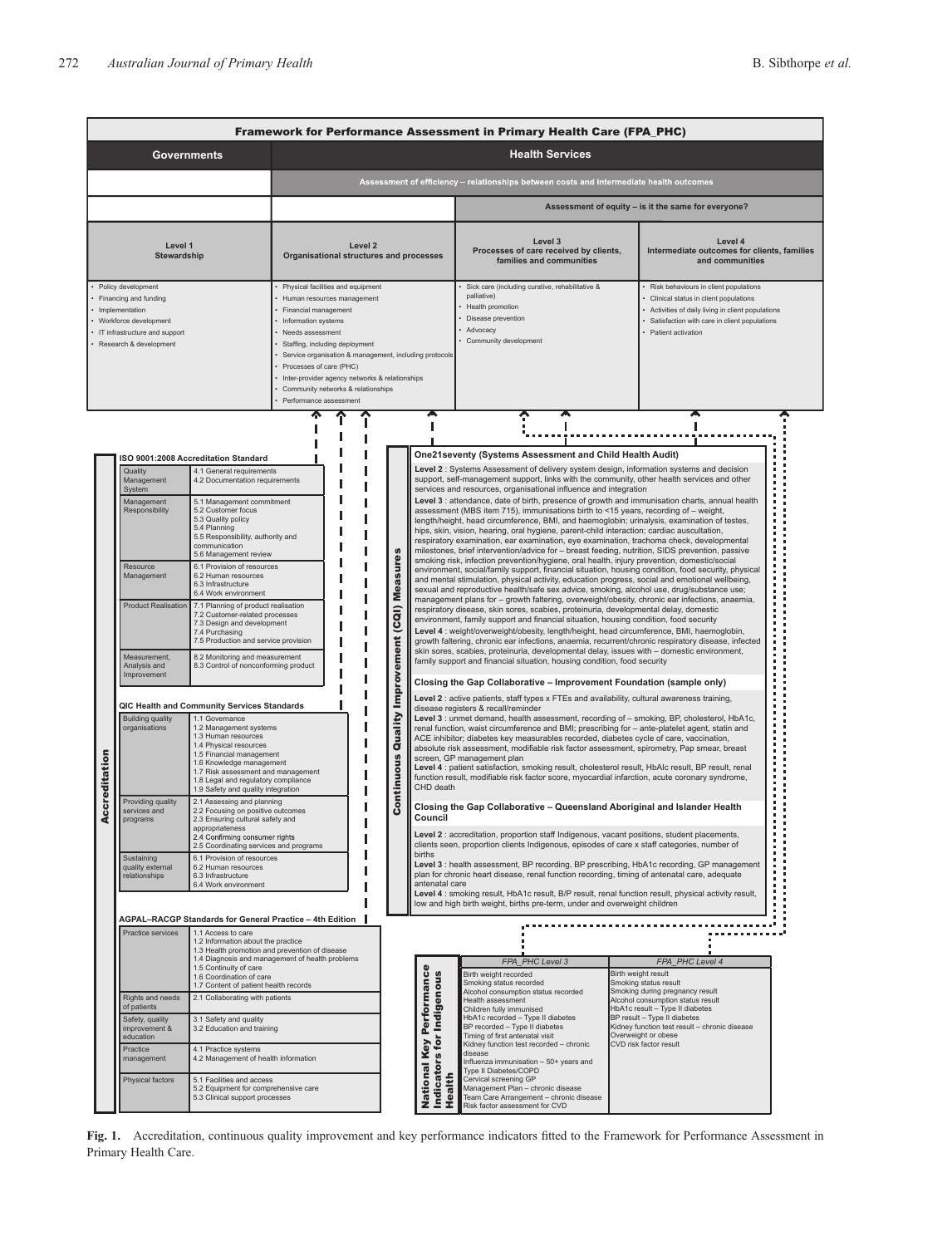<span id="page-4-0"></span>collaborative had a comprehensive set of measures focusing on Level 3 and Level 4, with a small number focusing on Level 2 (Improvement Foundation [2010\)](#page-5-0). Again, some of the Level 3 and 4 measures are in the nKPI indicator set.

The Queensland Aboriginal and Islander Health Council (QAIHC) developed a set of primary healthcare measures (see Fig. [1\)](#page-3-0). In partnership with the Improvement Foundation and general practice, QAIHC implemented the QAIHC CtG Collaborative (Panaretto *et al*. [2013](#page-6-0)). Unlike the measures for One21seventy and the APCC CtG Collaborative, QAIHC developed a smaller, more focused set of measures in priority areas (called the 'QAIHC core indicators') that are also in the nKPIs. QAIHC's primary purpose was to use these core indicators for CQI purposes, while also providing an overview of how well its services were performing at the state level.

As shown in Fig. [1](#page-3-0), the measures used in these CQI programs are all quantitative, and focus on client care and outcomes (Levels 3 and 4). However, through PDSA cycles, there can be some interest in service systems (Level 2). For example, a service wanting to improve the proportion of its diabetic clients who have good blood glucose control may develop progress measures relating to the completeness of its client data, the effectiveness of recall or the availability of dietetic services. Such upstream measures are necessary but not sufficient to monitor improvements in service delivery. While they focus at Level 2, they do not overlap with accreditation, which, for example, is interested only if there is a recall system, and not in how effective the service has been in getting diabetic clients back for routine care.

The critical differences between CQI and accreditation are summarised in Table 1. While accreditation is an organisational 'health check' against best practice standards and is critical as a stocktake exercise, CQI offers a process for continuous internal improvement that engages teams in reflective practice to continually adapt care in relation to client expectations.

# *National key performance indicator reporting*

Performance indicators are 'measurable elements of practice performance for which there is evidence or consensus that they can be used to assess the quality, and hence change of quality, of care provided' (Crampton *et al*. [2004,](#page-5-0) p. 3). Always limited in number and strongly evidence/best practice based, they focus on health priorities, with a small number of indicators for each priority. The use of performance indicators in health care for both internal self-assessment and governance, and external evaluation, is internationally widespread (WHO [2003\)](#page-6-0).

In 2009, the Australian Government made a commitment to the ACCHS sector to implement several changes to alleviate the widely recognised contract-reporting burden (Dwyer *et al*. [2011](#page-5-0)). This was to be done 'while at the same time maintaining the supply ... of health outcome and performance data for the Australian Government' (Office of Aboriginal and Torres Strait Islander Health [2011](#page-6-0)). As part of this commitment, nKPI reporting was implemented. The first set of indicators was introduced in 2012 and the second in 2013. There are currently 24 indicators, of which 19 are being reported (AIHW [2014](#page-5-0)). More indicators are planned. As shown in the figure, all indicators are quantitative and relate only to Level 3 and Level 4 but it would be possible to add some at Level 2.

nKPI reports describe services' performance based on the indicator data. The Australian Institute of Health and Welfare (AIHW) produces both individual service and national summary reports. While initially framed in the context of maintaining the supply of performance data, the nKPI reports state that 'the purpose of the nKPIs is to improve the delivery of primary healthcare services by supporting continuous quality improvement (CQI) activity among service providers' (AIHW [2014](#page-5-0), p. viii). That nKPIs can support quality is generally not in question; whether the current reports can support local CQI is more problematic. First, the timelag between data reporting periods and report release is not timely from a CQI perspective and the

| <b>COI</b>                                                          | Accreditation (organisational and clinical)                     |
|---------------------------------------------------------------------|-----------------------------------------------------------------|
| Focuses on improving client care and outcomes                       | Focuses on improving organisational and clinical administration |
| Determined by local needs and priorities                            | Determined by national and international consensus              |
| Internally assessed                                                 | Externally assessed                                             |
| Prospective and ongoing review                                      | Retrospective review                                            |
| Data for dialogue                                                   | Data for certification                                          |
| Measures, including performance indicators, with changeable targets | Sets of standards                                               |
| Results vary over time                                              | Yes/no result                                                   |
| Short cycles                                                        | Long cycles                                                     |

**Table 1. Critical differences between continuous quality improvement (CQI) and accreditation**

|  |  | Table 2. Critical differences between continuous quality improvement (CQI) and performance reporting |
|--|--|------------------------------------------------------------------------------------------------------|
|  |  |                                                                                                      |

| <b>CQI</b>                                                                                                            | Performance reporting                                                                |
|-----------------------------------------------------------------------------------------------------------------------|--------------------------------------------------------------------------------------|
| Quality internally assessed                                                                                           | Performance externally assessed                                                      |
| Data for dialogue and action                                                                                          | Data for external accountability $(+/-$ ranking and league tables)                   |
| Data published internally, shared among networks                                                                      | Data published by external agencies                                                  |
| Wide range of measures that may include performance<br>indicators $(+/-$ informal, changeable targets and benchmarks) | Limited set of performance indicators $(+/-$ official, fixed targets and benchmarks) |
| Addresses any health issue                                                                                            | Addresses only priority health issues                                                |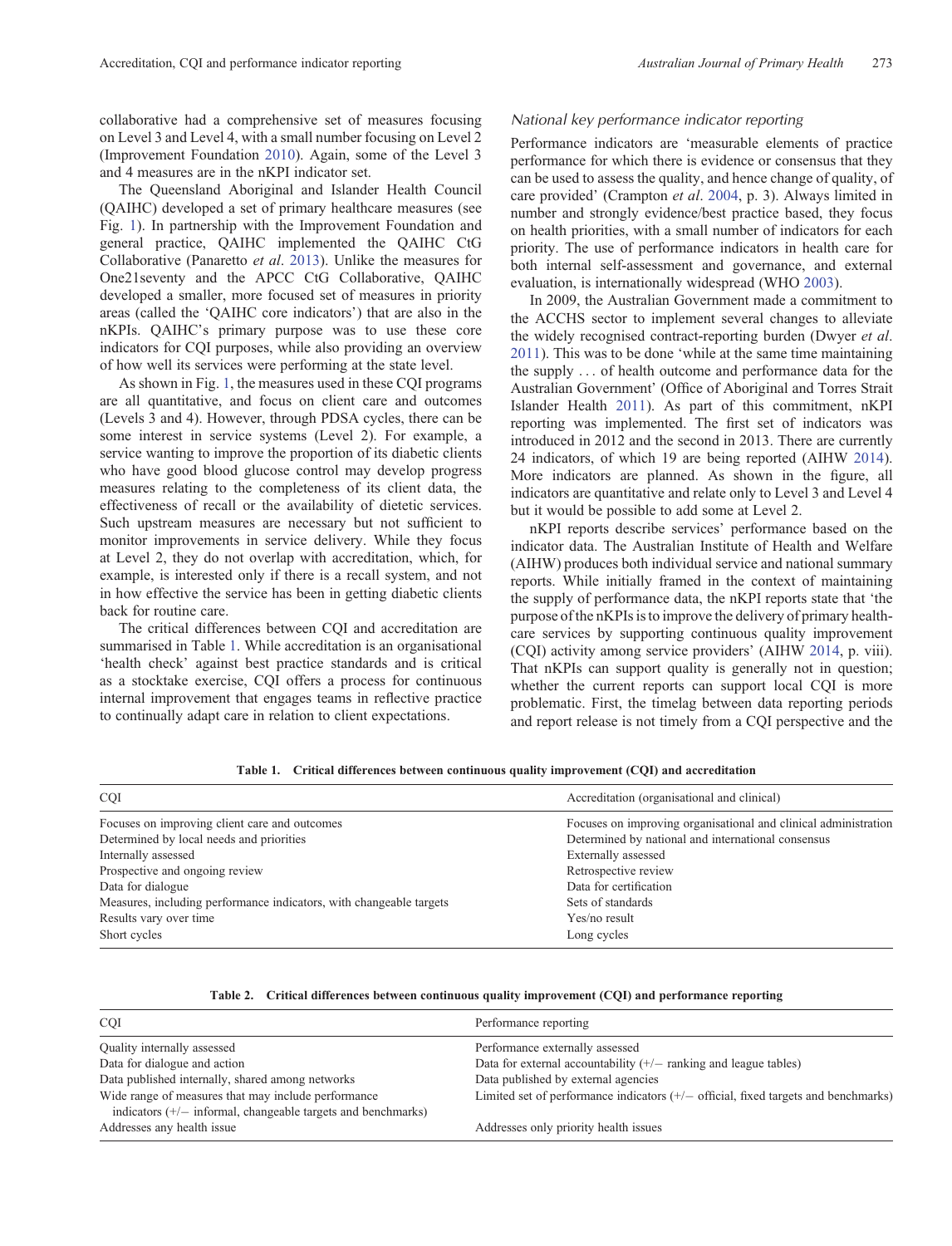<span id="page-5-0"></span>online platform that supports data collection does not allow services to independently access their own trend information or comparisons with peer services in real time. Additionally, some services use a different denominator so are working from different results. Second, while reports provide high-level comparisons (state and geographic regions) that may be useful for sector-level discussions, they are less useful for services because groupings are not necessarily of peers. Third, report production is distant from context and context is critical to understanding the meaning of indicator results. Fourth, the national summary reports are publically available and closely considered by governments but the dialogues they stimulate are predominantly external to services. For nKPI reporting to contribute effectively to the quality agenda, there needs to be a high level of trust and agreement between the ACCHS sector and government about: which indicators should be included; the quality of the data obtained; and how the data will be interpreted and reported, by whom and for what purpose. The critical differences between CQI and performance reporting are summarised in Table [2](#page-4-0).

# **Discussion and conclusions**

This analysis shows that accreditation and CQI are distinct but complementary quality improvement approaches that focus at different levels of the primary healthcare continuum. Both are necessary in a modern healthcare organisation.

There has been significant Australian Government investment in the uptake of accreditation across the ACCHS sector and most services are accredited or on the path to accreditation. However, this analysis demonstrates that neither of the two main programs – ISO and AGPAL – appears to be sufficient to cover the full scope of organisational and clinical quality necessary to run a comprehensive primary healthcare service. As a result, many services get accredited with both. Double accreditation is fostered by the Australian Government's practice incentive payment to AGPAL-accredited private general practices, for which AGPAL-accredited ACCHS are also eligible. Given the considerable time and effort involved in accreditation, getting accredited using two different standards is inefficient. Further, neither set of standard deals with governance issues, despite these being key to the sustainability of the ACCHS sector. This is a strength of the less popular QIC standards. The Australian Government program 'Establishing Quality Health Standards', which supported accreditation, has now ceased and it is unclear to what extent services have the capacity to absorb its costs and what a long-term policy response might be. Consideration needs to be given to how accreditation within the sector might be rationalised.

Until recently, uptake of CQI in the sector has been patchy and poorly sustained, often hindered by a belief that services are 'already doing CQI' because they are accredited. However, expectations – of systematic CQI activity (including for accreditation) and of delivery on health outcomes to help close the gap for Aboriginal and Torres Strait Islander people – have risen steeply. This is reflected in the recent commissioning by the Department of Health of a 10-year CQI Framework for Aboriginal and Torres Strait Primary Health Care. Major Australian Government investment in the Framework within the ACCHS sector (\$40 million over 3 years, 2015–2018) has been committed and spending has commenced. Clear sector and government articulation of the differences between accreditation and CQI, and their complementarity, will be critical to a smooth transition to universal uptake of CQI.

While the nKPI measures can be – and are – used for CQI at the local level, the role of nKPI reporting in meeting quality objectives is much less clear. Unresolved issues with nKPI reporting currently limit its effectiveness for quality improvement. There is a need to review the role of nKPI reporting if services and their peak bodies are to view it as more than an accountability chore and a process that enhances rather than undermines their quality agenda. In addition, there are gaps in the current set of indicators – for example, in health priority areas such mental health, otitis media and sexually transmitted infections, and in client satisfaction. Some additional Level 2 indicators would also be useful – for example, indicators relating to workforce.

In summary, there needs to be greater attention in both policy and practice to the purposes and alignment of accreditation, CQI and key performance indicator reporting if a system-wide focus on quality that supports quality improvement at the service level is to be embedded in the ACCHS sector.

# **Conflicts of interest**

None declared.

# **References**

- Australian Institute of Health and Welfare (AIHW) (2014) National Key Performance Indicators for Aboriginal and Torres Strait Islander primary health care: first national results June 2012 to June 2013. Available at<http://www.aihw.gov.au/publication-detail/?id=60129546941&tab=2> [Verified 5 August 2015]
- Australian Council of Healthcare Standards (2015) What is accreditation? Available at [http://www.achs.org.au/about-us/what-we-do/what-is](http://www.achs.org.au/about-us/what-we-do/what-is-accreditation/)[accreditation/](http://www.achs.org.au/about-us/what-we-do/what-is-accreditation/) [Verified 3 August 2015]
- Council of Australian Governments (COAG) (2008) Closing the gap in Indigenous disadvantage. Available at [https://www.coag.gov.au/closing\\_](https://www.coag.gov.au/closing_the_gap_in_indigenous_disadvantage) [the\\_gap\\_in\\_indigenous\\_disadvantage](https://www.coag.gov.au/closing_the_gap_in_indigenous_disadvantage) [Verified 15 June 2015]
- Crampton P, Perera R, Crengle S, Dowell A, Howden-Chapman P, Kearns R, Love T, Sibthorpe B, Southwick M (2004) What makes a good performance indicator? Devising primary care performance indicators for New Zealand. *The New Zealand Medical Journal* **117**(1191), 1–12.
- Donabedian A (1988) The quality of care: how can it be assessed? *Journal of the American Medical Association* **260**, 1743–1748. doi:[10.1001/](dx.doi.org/10.1001/jama.1988.03410120089033) [jama.1988.03410120089033](dx.doi.org/10.1001/jama.1988.03410120089033)
- Dwyer J, Lavoie J, O'Donnell K, Marlina U, Sullivan P (2011) Contracting for Indigenous health care: towards mutual accountability. *Australian Journal of Public Administration* **70**(1), 34–46. doi[:10.1111/j.1467-](dx.doi.org/10.1111/j.1467-8500.2011.00715.x) [8500.2011.00715.x](dx.doi.org/10.1111/j.1467-8500.2011.00715.x)
- Improvement Foundation (2010) 'APCC Closing the Gap collaborative handbook.'
- International Organization for Standardization (ISO) (2008) ISO 9001: Quality management systems – requirements. Available at [http://cucqae.](http://cucqae.cu.edu.eg/materials/ISO_9001_2008.pdf) [cu.edu.eg/materials/ISO\\_9001\\_2008.pdf](http://cucqae.cu.edu.eg/materials/ISO_9001_2008.pdf) [Verified 26 August 2015]
- National AboriginalCommunityControlled Health Organisation (NACCHO) (2014) Investing in healthy futures for generational change: NACCHO 10 point plan 2013–2030. Available at [http://www.naccho.org.au/](http://www.naccho.org.au/download/naccho_health_futures/NACCHO%20Healthy%20Futures%2010%20point%20plan%202013-2030.pdf) [download/naccho\\_health\\_futures/NACCHO%20Healthy%20Futures%](http://www.naccho.org.au/download/naccho_health_futures/NACCHO%20Healthy%20Futures%2010%20point%20plan%202013-2030.pdf) [2010%20point%20plan%202013-2030.pdf](http://www.naccho.org.au/download/naccho_health_futures/NACCHO%20Healthy%20Futures%2010%20point%20plan%202013-2030.pdf) [Verified 3 August 2015]
- Northern Territory Government (2015) Aboriginal Health Key Performance Indicators.<http://www.nt.gov.au/health/ahkpi/> [Verified 5 August 2015]